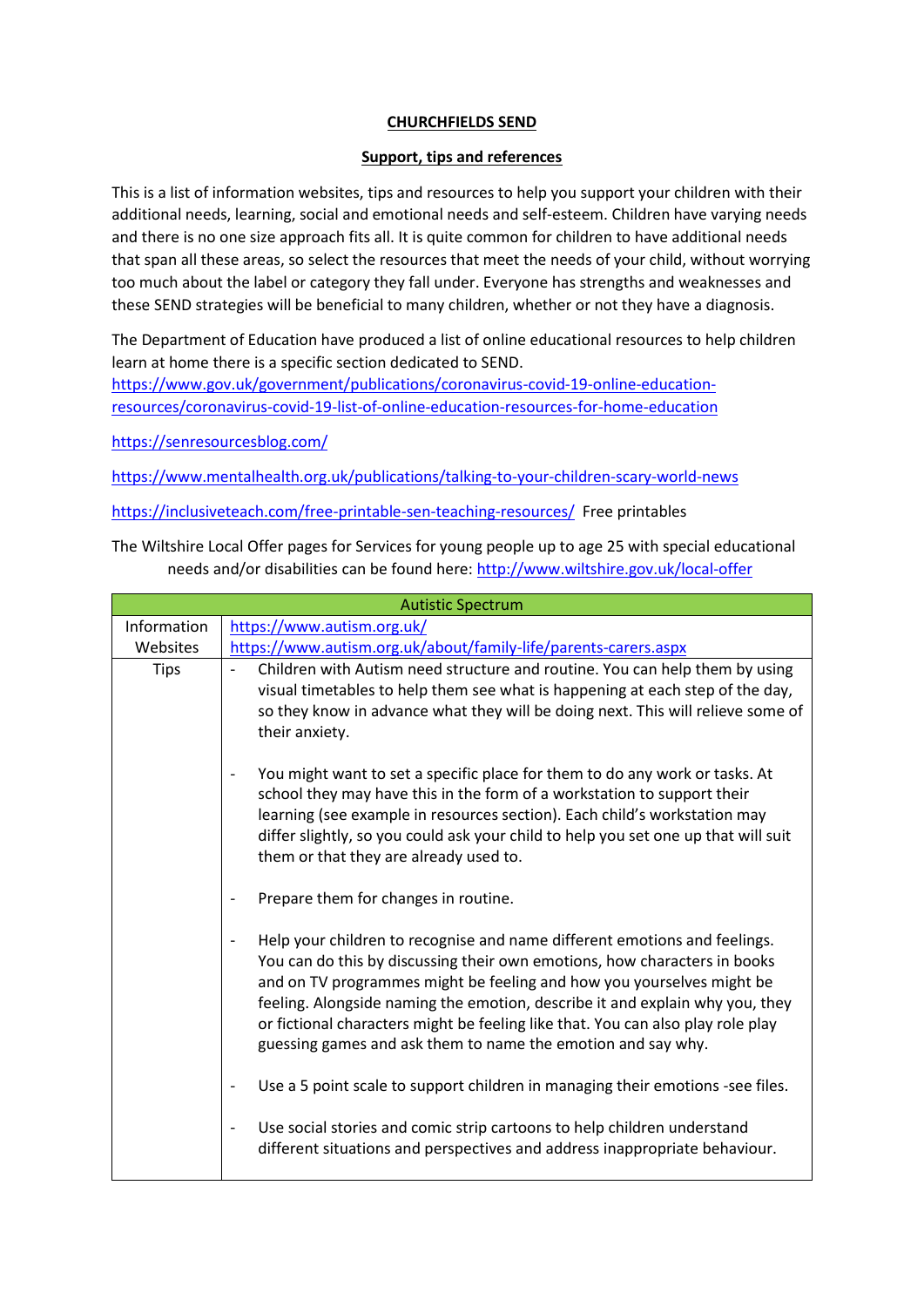|             | Have a visual aid to support wanted and unwanted behaviours                                                                                              |
|-------------|----------------------------------------------------------------------------------------------------------------------------------------------------------|
|             | Be aware of your child's sensory needs and support them in managing that<br>need to help them learn e.g. sound reducing earphones if noise is a problem, |
|             | comfortable clothes, keep the area surrounding the work space clear to avoid<br>over-stimulation etc.                                                    |
|             | Play lots of games with your child to encourage social skills, such as taking<br>turns and winning and losing.                                           |
| Resources   | Visual timetable                                                                                                                                         |
|             | Social stories and comic strip cartoons:                                                                                                                 |
|             | https://www.autism.org.uk/about/strategies/social-stories-comic-strips.aspx                                                                              |
|             | 5 point scale: https://www.5pointscale.com/                                                                                                              |
|             | Social skills games: https://www.twinkl.co.uk/resources/specialeducationalneeds-                                                                         |
|             | sen/specialeducationalneeds-sen-social-emotional-and-mental-health-                                                                                      |
|             | difficulties/sen-friendship-and-social-skills                                                                                                            |
|             | http://autismteachingstrategies.com/free-social-skills-downloads-2/                                                                                      |
|             | Example of how a workstation works:                                                                                                                      |
|             | https://www.google.com/search?q=asd+workstation&rlz=1C1GCEA enGB768GB7                                                                                   |
|             | 68&oq=ASD+workstation&ags=chrome.0.0l2j69i59j0l2.3665j0j8&sourceid=chrom                                                                                 |
|             | e&ie=UTF-8#kpvalbx=<br>px4XpK-ONCQ8gKs24egBA49                                                                                                           |
|             |                                                                                                                                                          |
|             |                                                                                                                                                          |
|             | <b>ADHD</b>                                                                                                                                              |
| Information | https://www.adhdfoundation.org.uk/information/parents/                                                                                                   |
| Websites    | General Info on ADHD - http://www.adders.org/info170.htm                                                                                                 |
|             | Self esteem - http://www.adders.org/info79.htm                                                                                                           |
|             | Managing ADHD - http://www.adders.org/info58.htm                                                                                                         |
| <b>Tips</b> | Offer routines and structure<br>$\overline{\phantom{0}}$                                                                                                 |
|             | Create a quiet space for them to learn with no distractions.                                                                                             |
|             | Give them something to fiddle with whilst you are talking to them or you want                                                                            |
|             | them to focus. It can also be helpful to let them move around whilst they                                                                                |
|             | listen.                                                                                                                                                  |
|             | Ask them to do one task at a time<br>$\overline{\phantom{a}}$                                                                                            |
|             | Provide checklists or visual timetables to support organisation.                                                                                         |
|             | Use timers to help with time management and build in frequent movement                                                                                   |
|             | breaks.                                                                                                                                                  |
|             | Suggest rather than criticise (children with ADHD often have low self-esteem)<br>$\overline{\phantom{a}}$                                                |
|             | Provide lots of opportunities for exercise and movement.                                                                                                 |
|             | Set up a reward scheme to encourage them and support them with their                                                                                     |
|             | behaviour.                                                                                                                                               |
|             | Build on success and help children to pursue more of what they enjoy.                                                                                    |
| Resources   | Put clear boundaries in place.                                                                                                                           |
|             | https://www.thebodycoach.com/blog/pe-with-joe-1254.html<br>Play games on consoles such as just dance, Wii Sports etc. to get your kids moving            |
|             | <b>Dyslexia</b>                                                                                                                                          |
| Information | https://www.bdadyslexia.org.uk/advice/children/how-can-i-support-my-child                                                                                |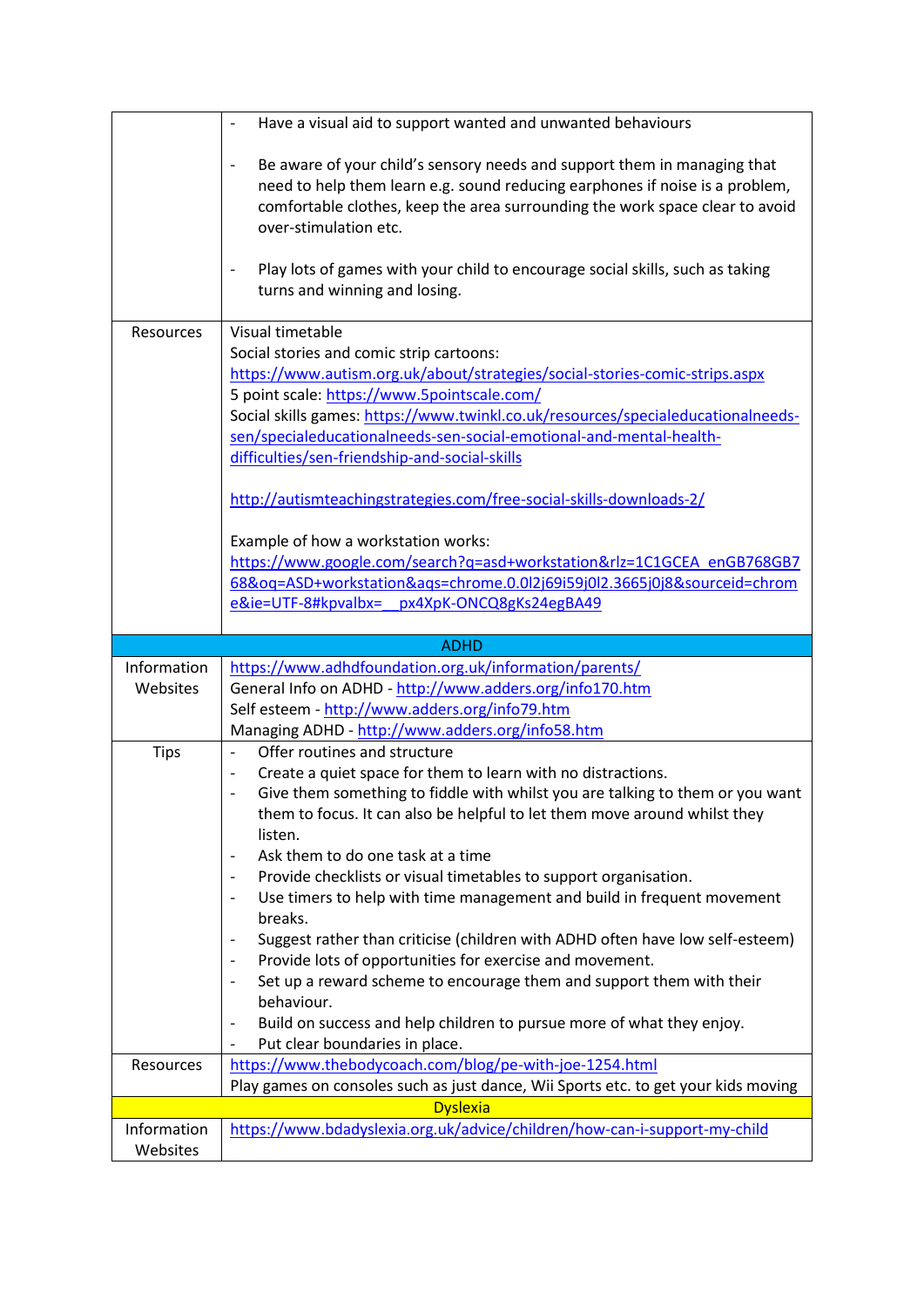|             | https://www.understood.org/en/school-learning/learning-at-home/homework-                                                                                              |
|-------------|-----------------------------------------------------------------------------------------------------------------------------------------------------------------------|
|             | study-skills/8-working-memory-boosters                                                                                                                                |
|             |                                                                                                                                                                       |
|             | https://www.bdadyslexia.org.uk/events/free-webinar-for-parents-managing-you-                                                                                          |
|             | and-your-childs-wellbeing-being-realistic-and-human-and-not-super-human-1                                                                                             |
| <b>Tips</b> | - It is important to encourage children to recognise and pursue the areas in which                                                                                    |
|             | they excel (do more of what they enjoy) and support them with the areas they                                                                                          |
|             | find difficult.                                                                                                                                                       |
|             |                                                                                                                                                                       |
|             | -Allow children to use a word processer to complete some written tasks. This                                                                                          |
|             | highlights spelling errors and offers alternatives. If they can't type, encourage<br>them to learn, so that they are able to use a Word Processer with more speed and |
|             | fluency.                                                                                                                                                              |
|             |                                                                                                                                                                       |
|             | -Play games to support memory and retention e.g. pairs, Go Fish etc. (see                                                                                             |
|             | resource links and files for more ideas)                                                                                                                              |
|             |                                                                                                                                                                       |
|             | -Enable children to access age related audiobooks to develop a love of reading.                                                                                       |
|             | Encourage (don't force or push) them to share what's happening in the story and                                                                                       |
|             | share their excitement, wondering aloud what will happen next. This will also                                                                                         |
|             | develop their vocabulary and comprehension, without them even realising that<br>they are learning.                                                                    |
|             |                                                                                                                                                                       |
|             | -Don't make reading a fight. Encourage childrenn to read one page and you read                                                                                        |
|             | the next page. Read some books to them for pleasure and invite them to read a                                                                                         |
|             | section if they want to (don't push if they don't want to). By developing a love of                                                                                   |
|             | books and stories children will naturally want to learn how to read, so make the                                                                                      |
|             | experience as pleasurable as you can.                                                                                                                                 |
| Resources   | Dancemat Typing - free beginners typing course for children.                                                                                                          |
|             | https://www.bbc.co.uk/bitesize/topics/zf2f9j6/articles/z3c6tfr                                                                                                        |
|             |                                                                                                                                                                       |
|             | Free Phonics games - https://www.phonicsplay.co.uk/                                                                                                                   |
|             | Spelling - https://www.sirlinkalot.org/                                                                                                                               |
|             |                                                                                                                                                                       |
|             | https://www.weareteachers.com/working-memory/                                                                                                                         |
|             |                                                                                                                                                                       |
|             | https://www.understood.org/en/school-learning/learning-at-home/homework-                                                                                              |
|             | study-skills/8-working-memory-boosters                                                                                                                                |
|             |                                                                                                                                                                       |
|             | Free audio stories https://stories.audible.com/start-listen                                                                                                           |
|             | https://home.oxfordowl.co.uk/reading/ books can be listened to as well as read                                                                                        |
|             | online with activities to follow up reading                                                                                                                           |
|             |                                                                                                                                                                       |
|             | https://literacytrust.org.uk/family-zone/                                                                                                                             |
|             |                                                                                                                                                                       |
|             | Excellent text to speech software free access during CV closure of schools-                                                                                           |
|             | https://www.cricksoft.com/uk/clicker/clicker-at-home                                                                                                                  |
|             | <b>Motor Coordination Disorder/Dyspraxia</b>                                                                                                                          |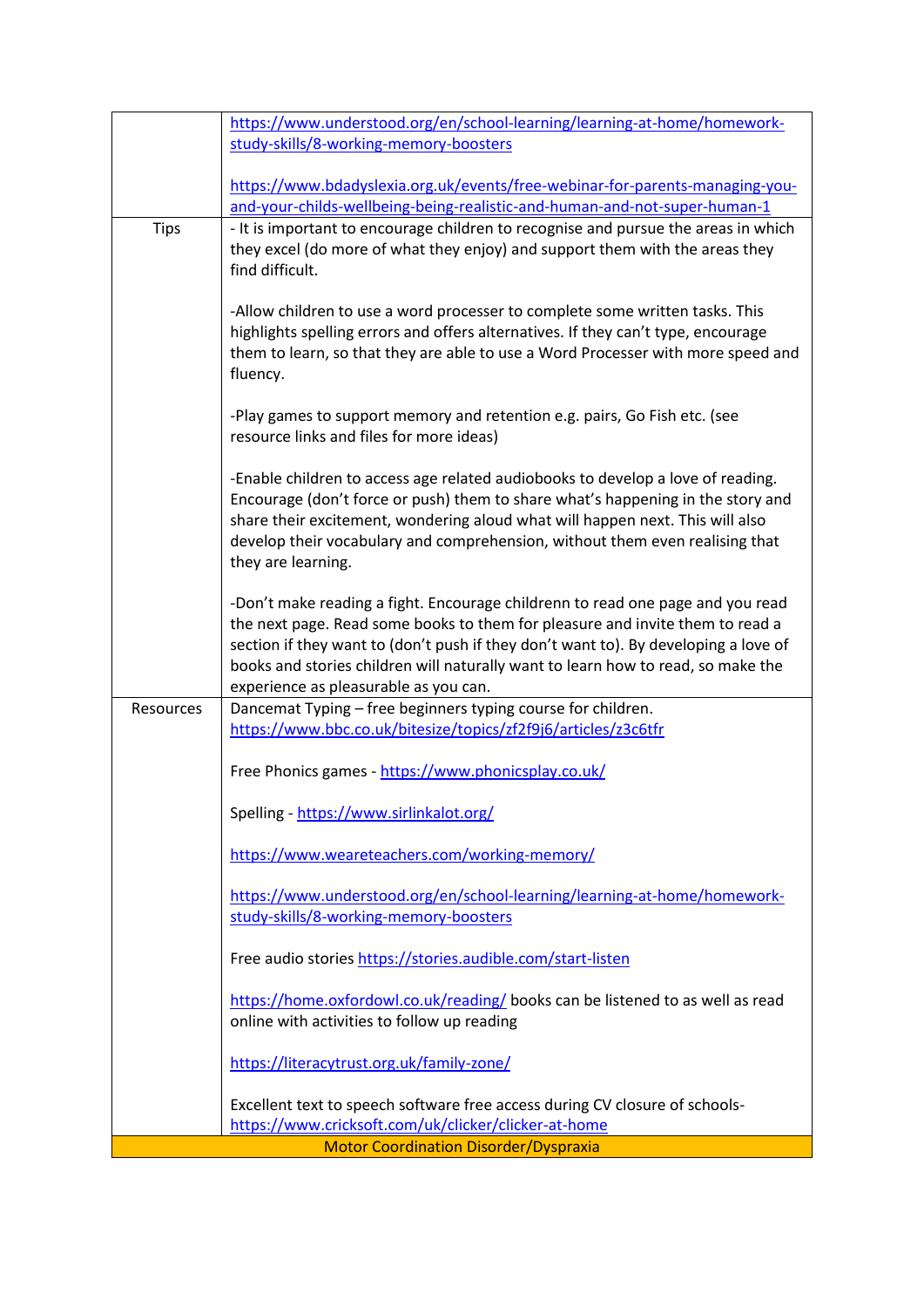| Information             | https://dyspraxiafoundation.org.uk/                                                                                                                                                                                                                                                                                                                                                                                                                                                                                                                                                                                                                                                                                                                                                                                                                                                                                                                                                                                                   |
|-------------------------|---------------------------------------------------------------------------------------------------------------------------------------------------------------------------------------------------------------------------------------------------------------------------------------------------------------------------------------------------------------------------------------------------------------------------------------------------------------------------------------------------------------------------------------------------------------------------------------------------------------------------------------------------------------------------------------------------------------------------------------------------------------------------------------------------------------------------------------------------------------------------------------------------------------------------------------------------------------------------------------------------------------------------------------|
| Websites                | http://www.movementmattersuk.org/                                                                                                                                                                                                                                                                                                                                                                                                                                                                                                                                                                                                                                                                                                                                                                                                                                                                                                                                                                                                     |
| <b>Tips</b>             | Allow children to use a word processer to complete some written tasks. If they<br>can't type, encourage them to learn, so that they are able to use a Word<br>Processer with more speed and fluency.<br>Offer routines and structure<br>Create a quiet space for them to learn with no distractions.<br>Give them something to fiddle with whilst you are talking to them or you want<br>them to focus. It can also be helpful to let them move around whilst they<br>listen.<br>Ask them to do one task at a time<br>Provide checklists or visual timetables to support organisation.<br>$\qquad \qquad \blacksquare$<br>Use timers to help with time management and build in frequent movement<br>breaks.<br>Play lots of games with your child to encourage social skills, such as taking<br>turns and winning and losing.<br>Help your children develop their fine and gross motor skills and core stability<br>(see resource below)<br>https://dyspraxiafoundation.org.uk/wp-<br>content/uploads/2013/10/classroomguidelines.pdf |
| Resources               | Dancemat Typing - free beginners typing course for children.<br>https://www.bbc.co.uk/bitesize/topics/zf2f9j6/articles/z3c6tfr<br>Motor skills development:<br>https://www.lincolnshirecommunityhealthservices.nhs.uk/application/files/2915/                                                                                                                                                                                                                                                                                                                                                                                                                                                                                                                                                                                                                                                                                                                                                                                         |
|                         | 2285/5110/1st_Move.pdf<br>Visual timetable (see files)<br>Social stories and comic strip cartoons:<br>https://www.autism.org.uk/about/strategies/social-stories-comic-strips.aspx<br>5 point scale: https://www.5pointscale.com/<br>Social skills games: https://www.twinkl.co.uk/resources/specialeducationalneeds-<br>sen/specialeducationalneeds-sen-social-emotional-and-mental-health-<br>difficulties/sen-friendship-and-social-skills                                                                                                                                                                                                                                                                                                                                                                                                                                                                                                                                                                                          |
|                         | <b>Dyscalculia</b>                                                                                                                                                                                                                                                                                                                                                                                                                                                                                                                                                                                                                                                                                                                                                                                                                                                                                                                                                                                                                    |
| Information<br>Websites | https://www.sess.ie/categories/specific-learning-disabilities/dyscalculia/tips-<br>learning-and-teaching<br>https://www.bdadyslexia.org.uk/dyslexia/neurodiversity-and-co-occurring-<br>differences/dyscalculia-and-maths-difficulties                                                                                                                                                                                                                                                                                                                                                                                                                                                                                                                                                                                                                                                                                                                                                                                                |
| Tips                    | Concentrate on one problem at a time.<br>-<br>Use lots of visuals and physical resources that the children can move around.<br>Include children in supporting you with everyday maths problems e.g.<br>cooking, measuring, money etc.<br>https://blog.brainbalancecenters.com/2016/02/5-strategies-for-managing-<br>dyscalculia<br>https://www.understood.org/en/school-learning/partnering-with-childs-<br>school/instructional-strategies/at-a-glance-classroom-accommodations-for-<br>dyscalculia                                                                                                                                                                                                                                                                                                                                                                                                                                                                                                                                  |
| Resources               | https://whiterosemaths.com/homelearning/<br>https://www.10ticks.co.uk/                                                                                                                                                                                                                                                                                                                                                                                                                                                                                                                                                                                                                                                                                                                                                                                                                                                                                                                                                                |